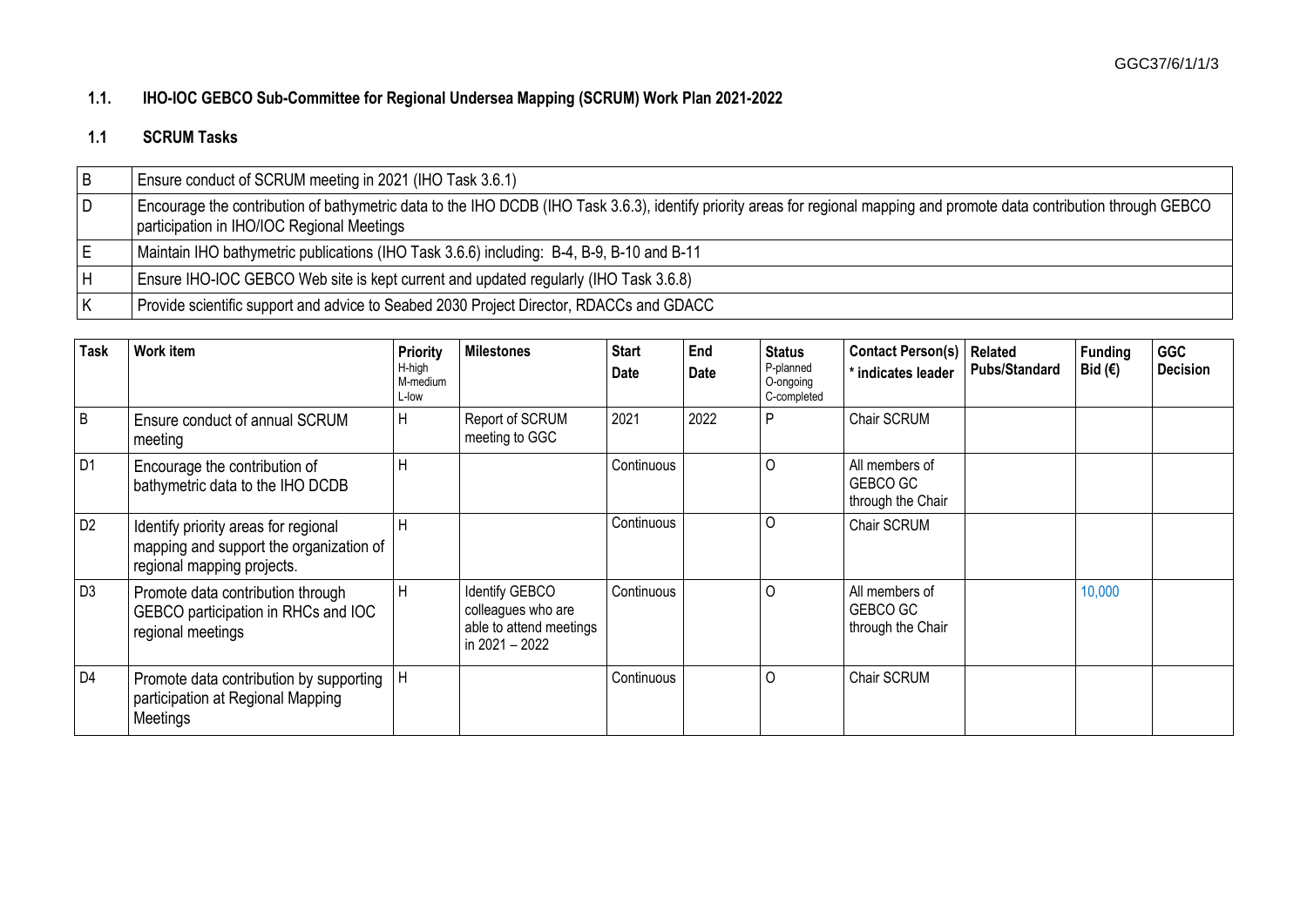| <b>Task</b>      | <b>Work item</b>                                                                                                                                                                                                             | Priority<br>H-high<br>M-medium<br>L-low | <b>Milestones</b> | <b>Start</b><br><b>Date</b> | End<br><b>Date</b> | <b>Status</b><br>P-planned<br>O-ongoing<br>C-completed | <b>Contact Person(s)</b><br>* indicates leader                                                           | Related<br><b>Pubs/Standard</b> | <b>Funding</b><br>Bid $(€)$ | <b>GGC</b><br><b>Decision</b> |
|------------------|------------------------------------------------------------------------------------------------------------------------------------------------------------------------------------------------------------------------------|-----------------------------------------|-------------------|-----------------------------|--------------------|--------------------------------------------------------|----------------------------------------------------------------------------------------------------------|---------------------------------|-----------------------------|-------------------------------|
| D <sub>5</sub>   | Develop and make publicly available<br>materials to highlight and foster regional<br>activities and initiatives including up to<br>date GEBCO slide deck virtual<br>engagement materials such as videos of<br>presentations. | H                                       |                   | Continuous                  |                    | P                                                      | Chair SCRUM in<br>coordination with<br>Chair SCOPE and<br>with input from<br>Seabed 2030<br>Project Team |                                 | 6,000                       |                               |
| $\overline{D6}$  | Develop and refine messaging for<br>IHO & IOC to facilitate increasing the<br>support of coastal states to provide<br>and release data from within their<br>waters of national jurisdiction.                                 | H                                       |                   | Continuous                  |                    | O                                                      | All members of<br>GGC through the<br>Chair*                                                              |                                 |                             |                               |
|                  | Gather input from regarding stakeholder<br>needs via regional engagement                                                                                                                                                     |                                         |                   | Continuous                  |                    | 0                                                      | All members of<br>GGC through the<br>Chair*                                                              |                                 |                             |                               |
| DT               | Work with Seabed 2030 GDACC to<br>update metrics of completeness for<br>RHCs and put on SCRUM web pages                                                                                                                      | H                                       |                   | 2019                        | 2022               | P                                                      | <b>GDACC</b> through<br>the Chair*                                                                       |                                 |                             |                               |
| $\overline{D8}$  | Work with Seabed 2030 RDACCs and<br>GDACC to ensure that reasons for<br>embargo and/or no public access are<br>captured and articulated to IHO/IOC                                                                           | H                                       |                   | 2019                        | 2022               | P                                                      | RDACCs and<br>GDACC through<br>Chair*                                                                    |                                 |                             |                               |
| $\overline{D9}$  | Gather input about IBC status and plans                                                                                                                                                                                      | H                                       |                   | 2019                        | 2022               | P                                                      | <b>SCRUM</b> through<br>Chair                                                                            |                                 |                             |                               |
| D <sub>10</sub>  | Develop interactive map that highlights<br>groups pursing workflow enhancements<br>for data processing and integration to<br>foster collaboration                                                                            | H                                       |                   | 2021                        | 2022               | P                                                      |                                                                                                          |                                 |                             |                               |
| $\overline{D11}$ | Convene SCRUM-focused sessions of a<br>webinar series in conjunction with<br>Seabed 2030 and Map the Gaps                                                                                                                    | H                                       |                   | 2021                        | 2022               | P                                                      | Chairs of Sub-<br>Committees,<br>Seabed 2030<br>Project, and Map<br>the Gaps                             |                                 |                             |                               |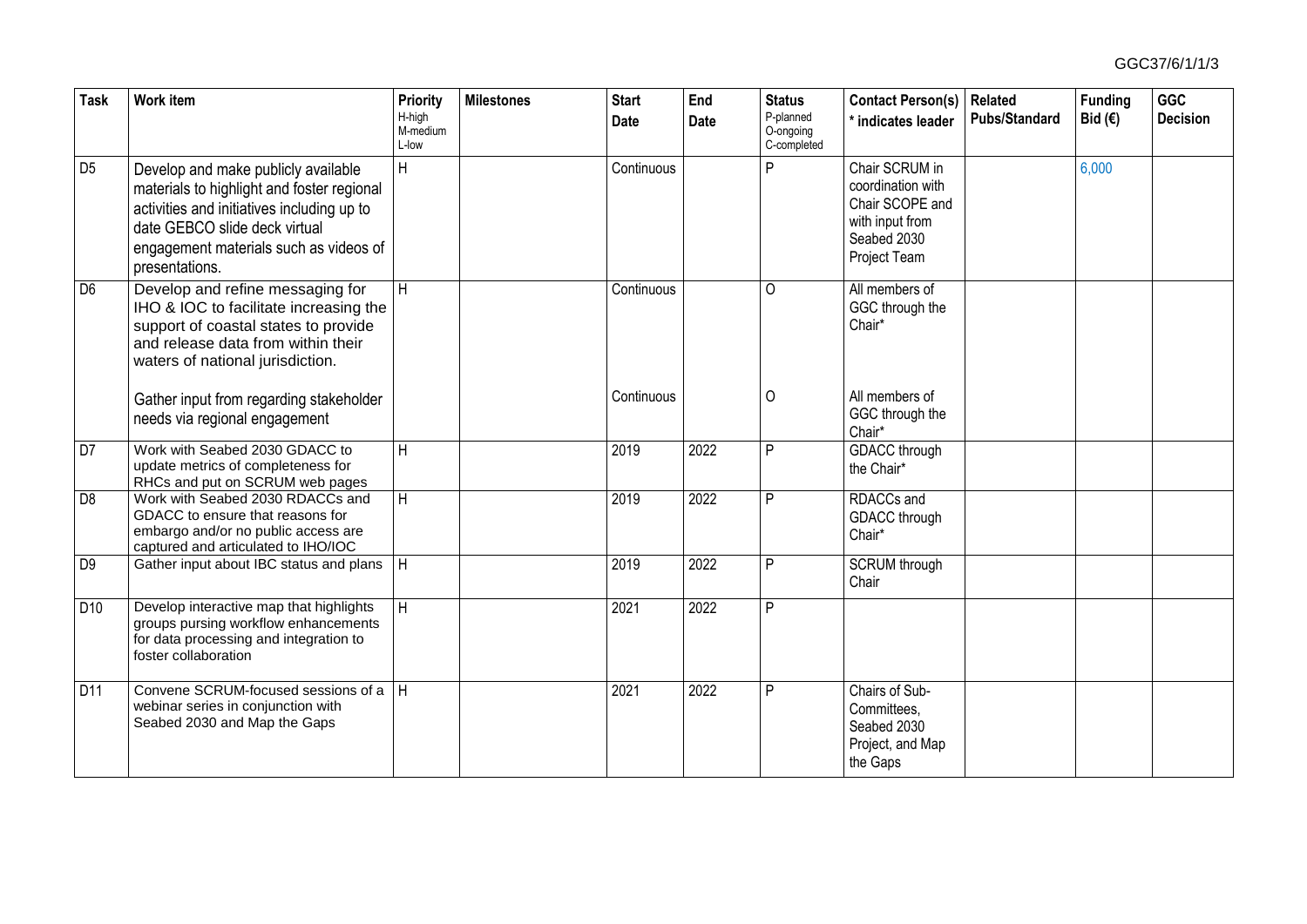| <b>Task</b>    | <b>Work item</b>                      | Priority<br>H-high<br>M-medium<br>L-low | <b>Milestones</b>                                                                                                                  | <b>Start</b><br><b>Date</b> | End<br>Date | <b>Status</b><br>P-planned<br>O-ongoing<br>C-completed | <b>Contact Person(s)</b><br>* indicates leader  | Related<br><b>Pubs/Standard</b>                                                                              | <b>Funding</b><br>Bid $(€)$ | GGC<br><b>Decision</b> |
|----------------|---------------------------------------|-----------------------------------------|------------------------------------------------------------------------------------------------------------------------------------|-----------------------------|-------------|--------------------------------------------------------|-------------------------------------------------|--------------------------------------------------------------------------------------------------------------|-----------------------------|------------------------|
| $\overline{E}$ | Maintain IHO bathymetric publications | M                                       | Update GEBCO global<br>30 arc-second grid with<br>new compilations                                                                 | Continuous                  | Continuous  | $\overline{O}$                                         | All members of<br>GEBCO GC<br>through the Chair |                                                                                                              |                             |                        |
|                |                                       | $\sf H$                                 | Update GEBCO World<br>Map to included<br>updated versions of<br>GEBCO grid and<br>adopted undersea<br>feature names from<br>SCUFN. | 2016                        | 2022        | 0                                                      | Chair SCRUM                                     |                                                                                                              |                             |                        |
|                |                                       | M                                       |                                                                                                                                    | 2017                        | 2022        | 0                                                      | Chairs<br>SCRUM/SCUFN                           | B-4 - Information<br>concerning<br>recent<br>bathymetric data                                                |                             |                        |
|                |                                       |                                         |                                                                                                                                    |                             |             |                                                        |                                                 | B-9 - GEBCO<br>digital atlas                                                                                 |                             |                        |
|                |                                       | M                                       |                                                                                                                                    |                             |             |                                                        |                                                 | $B-6-$<br>Standardization<br>of undersea<br>feature names<br>B-8 - Gazetteer<br>B-9 - GEBCO<br>digital atlas |                             |                        |
|                |                                       |                                         |                                                                                                                                    |                             |             |                                                        |                                                 | <b>B-10 - The</b><br>history of<br>GEBCO                                                                     |                             |                        |
|                |                                       | M                                       |                                                                                                                                    | Continuous                  | Continuous  | $\circ$                                                |                                                 | B-11 - GEBCO<br>Cookbook                                                                                     |                             |                        |